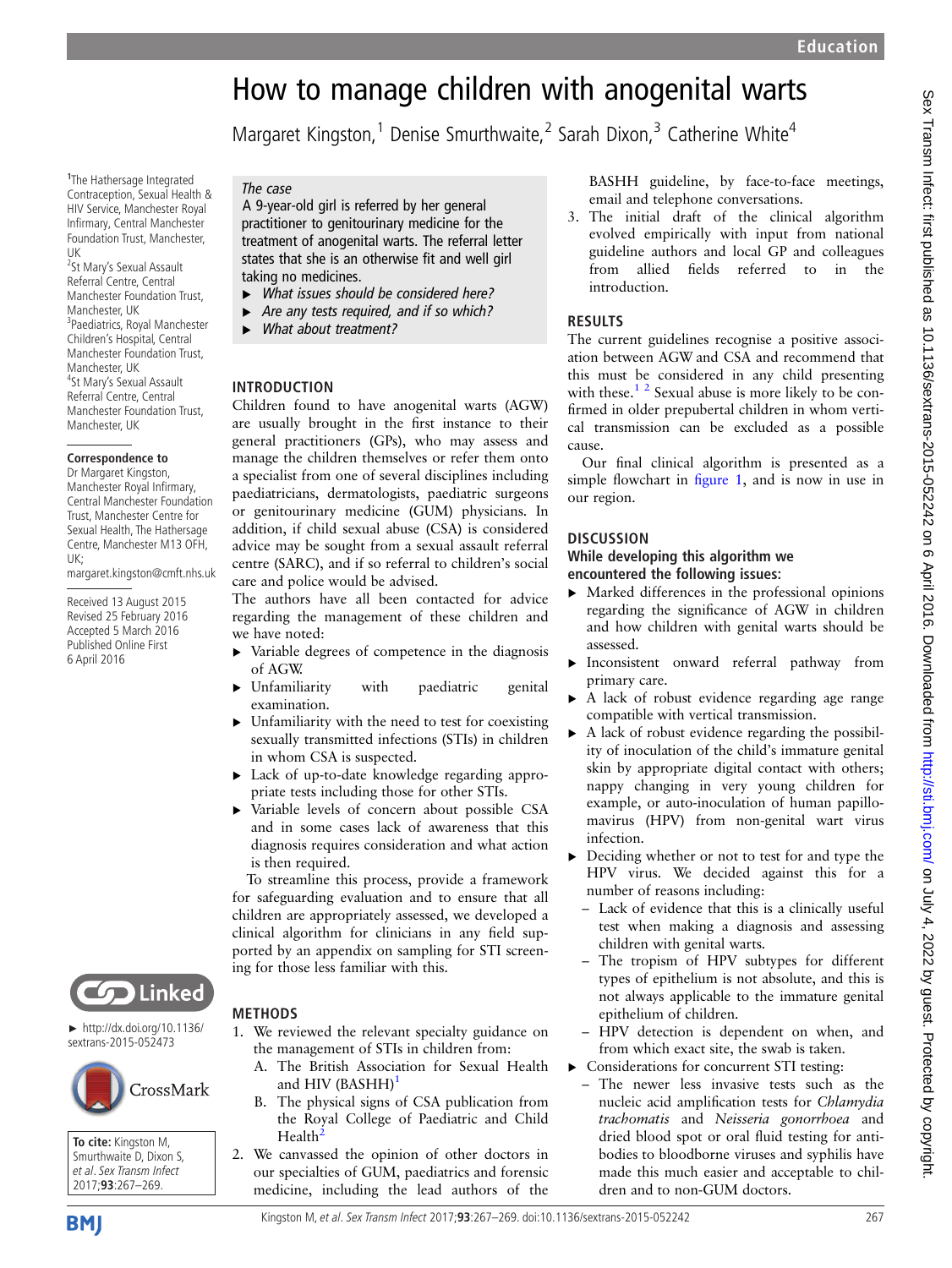<span id="page-1-0"></span>

References: 1. UK National Guideline on the Management of Sexually Transmitted Infections and Related Conditions in Children and Young People - 2010 http://www.bashh.org/guidelines/ 2. The Physical Signs of Child Sexual Abuse, 2015, RCPCH

Figure 1 Clinical algorithm for managing children with genital warts. CSA, child sexual abuse; GUM, genitourinary medicine; SARC, sexual assault referral centre; STI, sexually transmitted infection.

– The enhanced sensitivity and reliability of these tests mean that they are helpful when considering the likelihood of abuse—if concurrent STIs are found, this indicates CSA and heightens the likelihood that the AGW are due to this.

# CONCLUSIONS

# What are the benefits of using this algorithm?

- ▸ It endorses the need for specialist referral of all children from general practice.
- ▸ It supports effective interdisciplinary working.